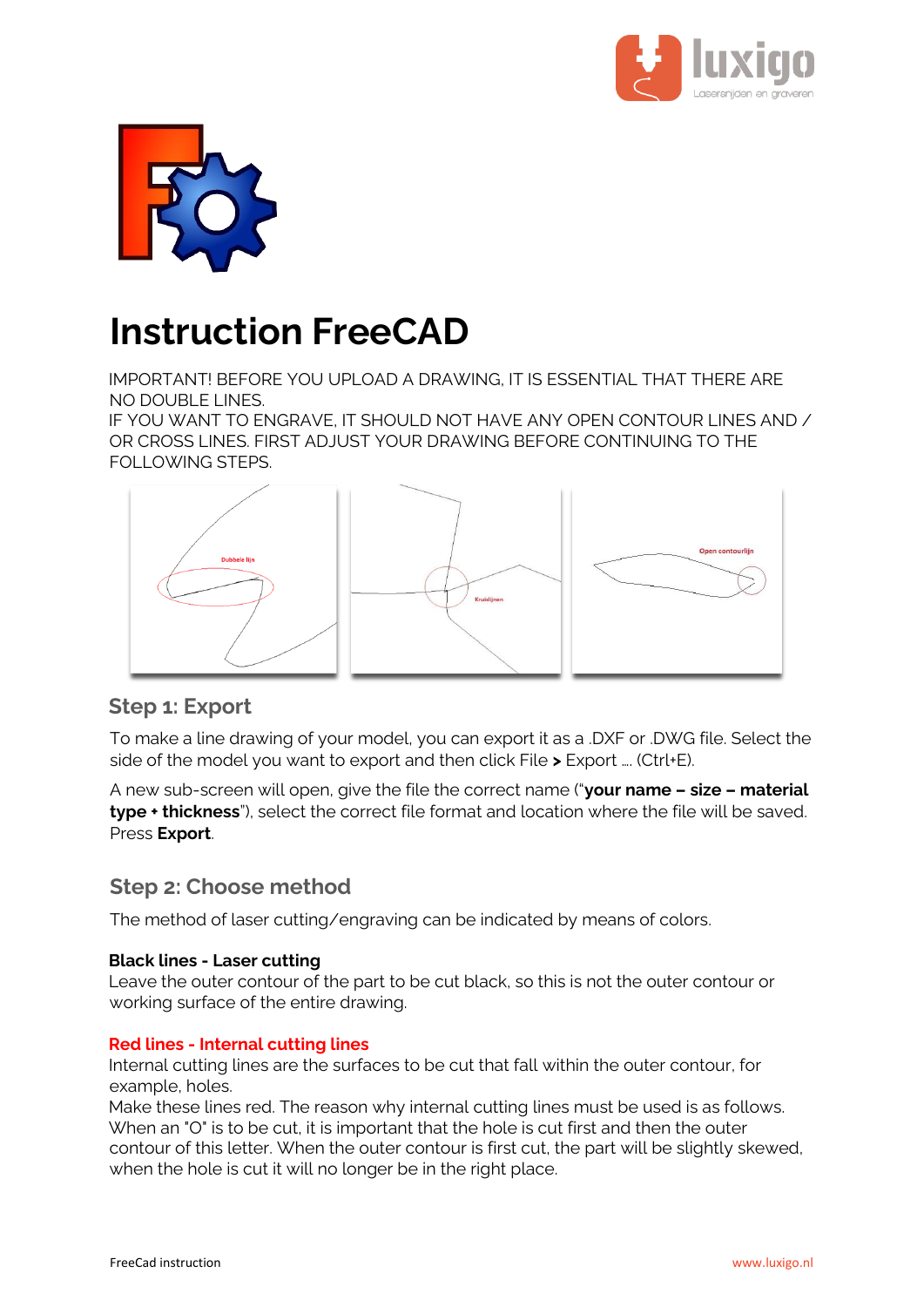

#### **Line engraving (green)**

Instead of engraving a surface, which takes a lot of time, it is also possible to have the laser cut quickly and with low power. The material is then drawn as if it were. Make engraving lines green.

#### **Surface engraving (blue)**

The laser moves like a printer, so that a layer is always burned. As a result, the surface to be engraved is slightly sunk into the material. Make surfaces engraving areas blue.



Unfortunately it is not possible to color different parts within the drawings in FreeCAD. You can open the .DXF drawings from FreeCAD in Illustrator. It is then possible to provide the lines with colors in this program.

If you do not have Adobe Illustrator to color the lines, you can also indicate in the remark of the upload form how the different lines should be cut.

## **Step 3: Nesting**

Place as many parts as possible that should be cut from the same material on one work surface.

This is most easily done in Adobe Illustrator. This can be done by creating a new file and then pressing **shift + ctrl + p**. You can then select the relevant files and place them in the drawing area.

If you do not have illustrator, it is also possible to import your .DXF or .DWG files via [RDWorks](https://www.luxigo.nl/Software/RDWorksV8%20-%20Luxigo.zip) (free laser software) and export them as an Illustrator file or save them as a .rld file. If this does not work, it is also possible to upload all individual parts.



For regular cutting jobs, the maximum size of the working surface is 1200x900 mm, for surface engraving it is 1150 x 1200 mm.

Only the standard sizes 300x200mm, 600x400mm and 900x600mm are in stock. Larger dimensions up to 1200x1200 mm can be supplied after consultation.